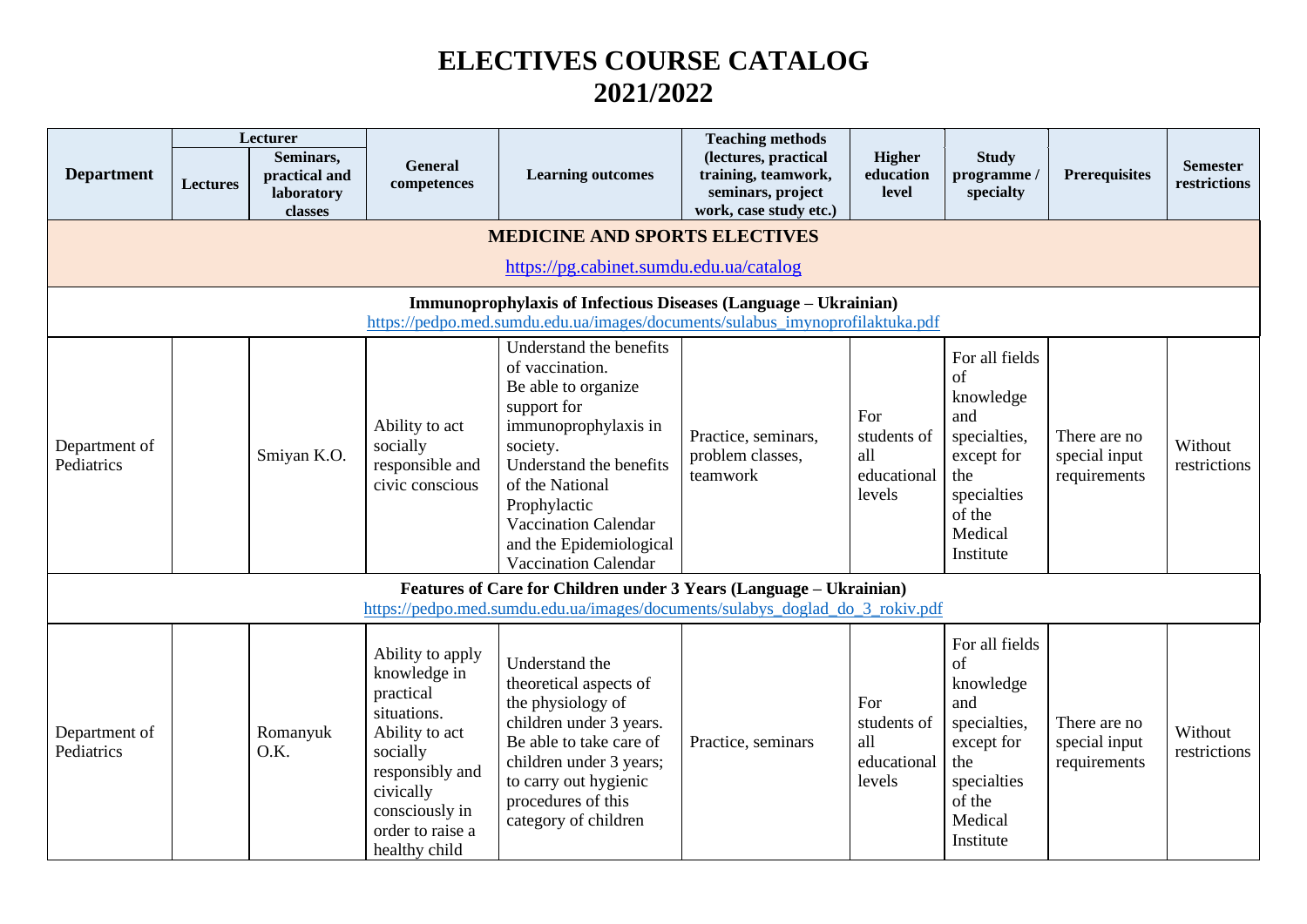|                                                                                                                                                                  | Lecturer        |                                                     |                                                                                                                                  | <b>Teaching methods</b>                                                                                                                                                                                                                                                   |                                                                                            |                                                    |                                                                                                                            |                                                                         |                                 |  |  |
|------------------------------------------------------------------------------------------------------------------------------------------------------------------|-----------------|-----------------------------------------------------|----------------------------------------------------------------------------------------------------------------------------------|---------------------------------------------------------------------------------------------------------------------------------------------------------------------------------------------------------------------------------------------------------------------------|--------------------------------------------------------------------------------------------|----------------------------------------------------|----------------------------------------------------------------------------------------------------------------------------|-------------------------------------------------------------------------|---------------------------------|--|--|
| <b>Department</b>                                                                                                                                                | <b>Lectures</b> | Seminars,<br>practical and<br>laboratory<br>classes | General<br>competences                                                                                                           | <b>Learning outcomes</b>                                                                                                                                                                                                                                                  | (lectures, practical<br>training, teamwork,<br>seminars, project<br>work, case study etc.) | <b>Higher</b><br>education<br>level                | <b>Study</b><br>programme/<br>specialty                                                                                    | <b>Prerequisites</b>                                                    | <b>Semester</b><br>restrictions |  |  |
| Nutrition (Features of Proper Nutrition in Various Diseases) (Language - Ukrainian)<br>https://pedpo.med.sumdu.edu.ua/images/documents/Sulabys_Nytrisiologia.pdf |                 |                                                     |                                                                                                                                  |                                                                                                                                                                                                                                                                           |                                                                                            |                                                    |                                                                                                                            |                                                                         |                                 |  |  |
| Department of<br>Pediatrics                                                                                                                                      |                 | Romanyuk<br>O.K.                                    | Ability to apply<br>knowledge in<br>practical<br>situations.<br>The ability to act<br>socially<br>responsible and<br>civic       | Be able to assess the<br>adequacy of nutrition to<br>the needs of the body<br>depending on the<br>disease and age                                                                                                                                                         | Practice, seminars                                                                         | For<br>students of<br>all<br>educational<br>levels | For all fields<br>of<br>knowledge<br>and<br>specialties,<br>except for<br>the<br>specialties                               | There are no<br>special input<br>requirements                           | Without<br>restrictions         |  |  |
|                                                                                                                                                                  |                 |                                                     | consciously in<br>choosing<br>adequate<br>nutrition                                                                              |                                                                                                                                                                                                                                                                           |                                                                                            |                                                    | of the<br>Medical<br>Institute                                                                                             |                                                                         |                                 |  |  |
|                                                                                                                                                                  |                 |                                                     |                                                                                                                                  | <b>Contraception and Family Planning (Language – Ukrainian)</b><br>https://obsgyn.med.sumdu.edu.ua/index.php?option=com_content&id=30⟨=uk                                                                                                                                 |                                                                                            |                                                    |                                                                                                                            |                                                                         |                                 |  |  |
| Obstetrics,<br>gynecology and<br>family planning                                                                                                                 |                 | Smiyan S.A.                                         | Ability to apply<br>knowledge in<br>practical<br>situations.<br>The ability to act<br>socially<br>responsibly and<br>consciously | Understand the<br>theoretical aspects of<br>contraception, types of<br>contraception, methods,<br>and techniques of<br>contraceptive use.<br>Be able to choose the<br>most<br>more effective method<br>of contraception.<br>Perform sanitary work<br>among the population | Practice, problem<br>classes, teamwork                                                     | Without<br>restrictions                            | For the<br>entire<br>contingent<br>of<br>applicants,<br>except for<br>the<br>specialties<br>of the<br>Medical<br>Institute | There are no<br>special input<br>requirements                           | Without<br>restrictions         |  |  |
| First Aid (Language - Ukrainian)<br>https://emergency.med.sumdu.edu.ua/disciplini/bazovij-silabus-navchalnoyi-discipli/                                          |                 |                                                     |                                                                                                                                  |                                                                                                                                                                                                                                                                           |                                                                                            |                                                    |                                                                                                                            |                                                                         |                                 |  |  |
| Department of<br>Emergency<br>Care and<br>Disaster<br>Medicine                                                                                                   |                 | Shkatula<br>Yu.V.<br>Shapoval I.V.                  | Ability to<br>apply knowledge<br>in practical<br>situations.<br>Ability to<br>identify, pose                                     | Assess the level of<br>structural and functional<br>disorders of the victim's<br>body in emergency<br>situations, determine the<br>level of threat to the                                                                                                                 | Practical classes,<br>discussions, problem<br>classes, group work                          | Without<br>restrictions                            | For all fields<br>of<br>knowledge<br>and<br>specialties,<br>except for                                                     | Special<br>incoming<br>requirements<br>missing,<br>audience<br>based on | Without<br>restrictions         |  |  |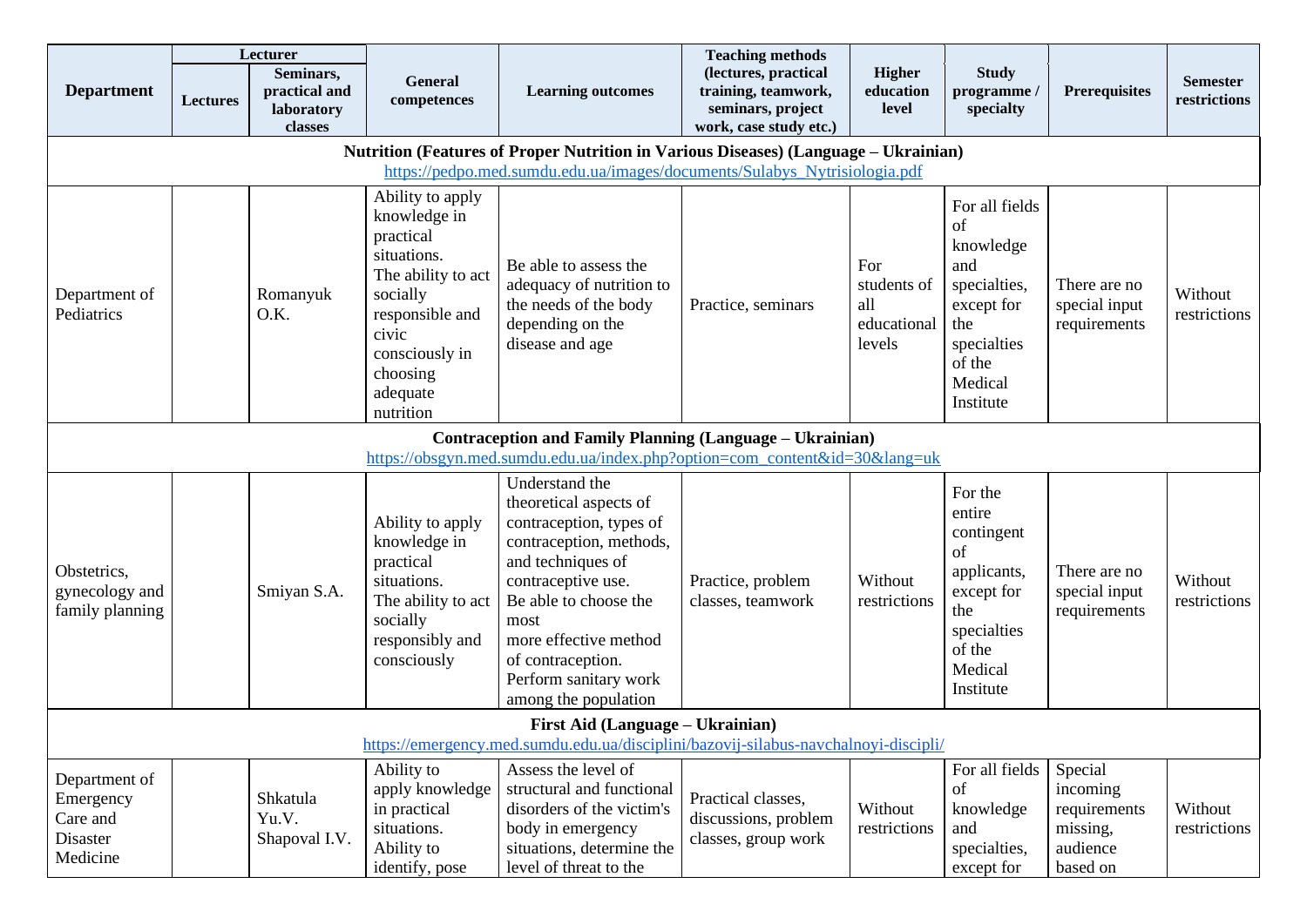|                                                                                                     | Lecturer        |                                                     |                                                                                                                                                                                                                                                                                              |                                                                                                                                                                                                                                                                                                                                                                                                                 | <b>Teaching methods</b>                                                                    |                                                    |                                                                                                                               |                                                                              |                                 |
|-----------------------------------------------------------------------------------------------------|-----------------|-----------------------------------------------------|----------------------------------------------------------------------------------------------------------------------------------------------------------------------------------------------------------------------------------------------------------------------------------------------|-----------------------------------------------------------------------------------------------------------------------------------------------------------------------------------------------------------------------------------------------------------------------------------------------------------------------------------------------------------------------------------------------------------------|--------------------------------------------------------------------------------------------|----------------------------------------------------|-------------------------------------------------------------------------------------------------------------------------------|------------------------------------------------------------------------------|---------------------------------|
| <b>Department</b>                                                                                   | <b>Lectures</b> | Seminars,<br>practical and<br>laboratory<br>classes | General<br>competences                                                                                                                                                                                                                                                                       | <b>Learning outcomes</b>                                                                                                                                                                                                                                                                                                                                                                                        | (lectures, practical<br>training, teamwork,<br>seminars, project<br>work, case study etc.) | <b>Higher</b><br>education<br>level                | <b>Study</b><br>programme /<br>specialty                                                                                      | <b>Prerequisites</b>                                                         | <b>Semester</b><br>restrictions |
|                                                                                                     |                 |                                                     | and solve<br>problems.<br>Ability to work<br>in a team                                                                                                                                                                                                                                       | victim's life and the<br>need for first aid.<br>Provide first aid in case<br>of respiratory failure,<br>cardiac arrest, fainting,<br>traumatic and thermal<br>injuries, drowning and<br>mechanical asphyxia,<br>acute poisoning and<br>other emergencies that<br>threaten the life of the<br>victim.<br>Apply the principles of<br>medical sorting and<br>transportation of<br>victims in extreme<br>situations |                                                                                            |                                                    | the<br>specialties<br>of the<br>Medical<br>Institute                                                                          | Department of<br>Emergency<br>Care and<br>Disaster<br>Medicine               |                                 |
|                                                                                                     |                 |                                                     |                                                                                                                                                                                                                                                                                              | <b>Modern Problems of Biophysics (Language – Ukrainian)</b>                                                                                                                                                                                                                                                                                                                                                     |                                                                                            |                                                    |                                                                                                                               |                                                                              |                                 |
| Department of<br>Biophysics,<br>Biochemistry,<br>Pharmacology<br>and<br>Biomolecular<br>Engineering |                 | Sukhodub<br>L.F.<br>Natalich V.V.                   | Ability to learn<br>and master<br>modern<br>knowledge.<br>Ability to use<br>information and<br>communication<br>technologies.<br>Ability to<br>conduct research<br>at the<br>appropriate<br>level.<br>Ability to<br>search, process<br>and analyze<br>information<br>from various<br>sources | Understand the physical<br>foundations of modern<br>methods of studying<br>biological systems and<br>methods of<br>visualization in medical<br>diagnostics.<br>Analyze the<br>possibilities of using<br>electron microscopy in<br>research practice.<br>Be able to explain the<br>nature of the interaction<br>of different types of<br>radiation with<br>biological media                                      | Practical classes,<br>seminars                                                             | For<br>students of<br>all<br>educational<br>levels | For the<br>entire<br>contingent<br>of applicants<br>from the<br>Faculty of<br>Electronics<br>and<br>Information<br>Technology | General<br>educational<br>level of<br>knowledge in<br>physics and<br>biology | Without<br>restrictions         |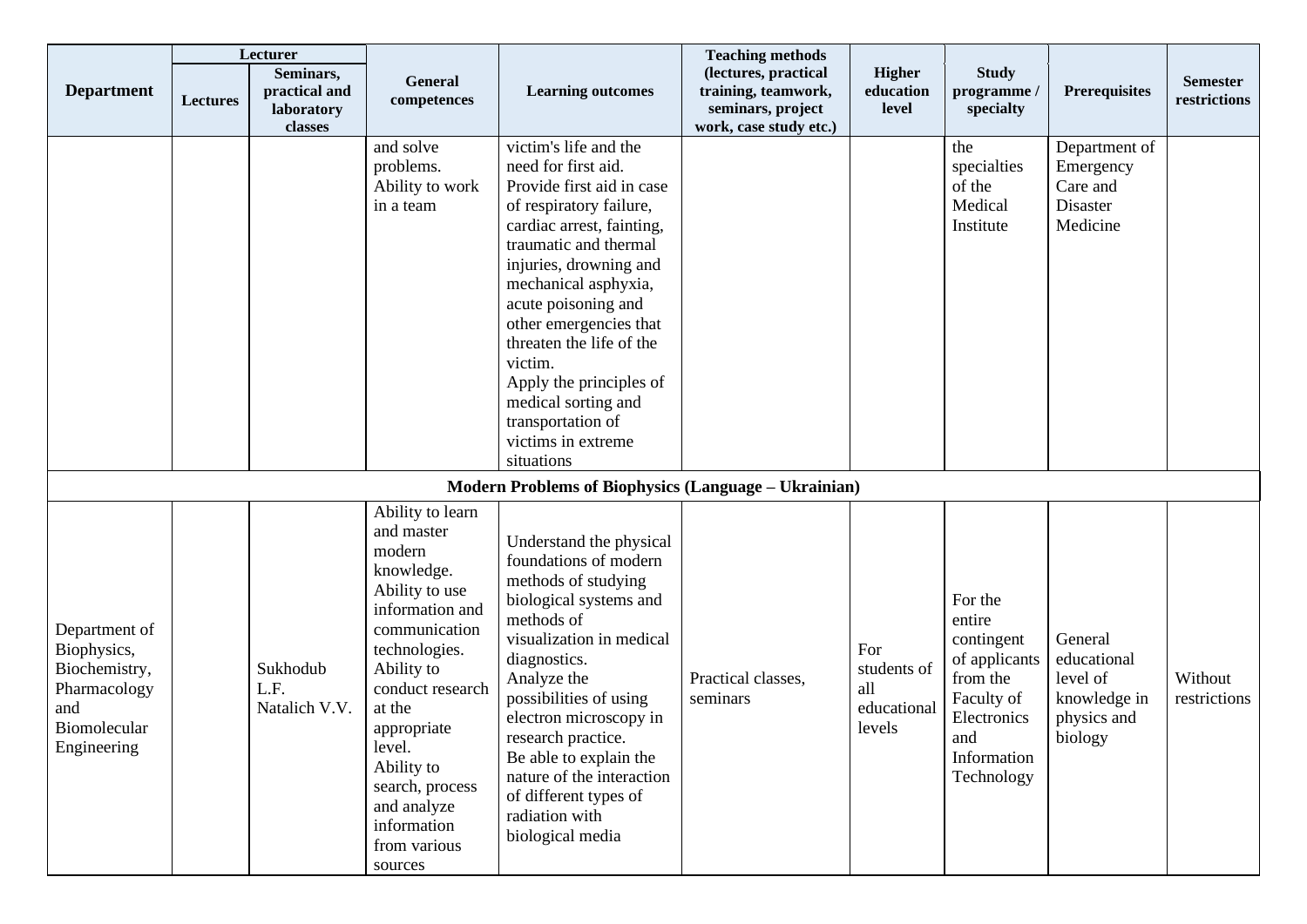|                                                              | Lecturer |                                                     |                                                                                                                                                                                                                                                                                                                                                                                 |                                                                                                                                                                                                                                                                                                 | <b>Teaching methods</b>                                                                    |                                     |                                                                                                          |                                                                                |                                 |  |  |
|--------------------------------------------------------------|----------|-----------------------------------------------------|---------------------------------------------------------------------------------------------------------------------------------------------------------------------------------------------------------------------------------------------------------------------------------------------------------------------------------------------------------------------------------|-------------------------------------------------------------------------------------------------------------------------------------------------------------------------------------------------------------------------------------------------------------------------------------------------|--------------------------------------------------------------------------------------------|-------------------------------------|----------------------------------------------------------------------------------------------------------|--------------------------------------------------------------------------------|---------------------------------|--|--|
| <b>Department</b>                                            | Lectures | Seminars,<br>practical and<br>laboratory<br>classes | General<br>competences                                                                                                                                                                                                                                                                                                                                                          | <b>Learning outcomes</b>                                                                                                                                                                                                                                                                        | (lectures, practical<br>training, teamwork,<br>seminars, project<br>work, case study etc.) | <b>Higher</b><br>education<br>level | <b>Study</b><br>programme /<br>specialty                                                                 | <b>Prerequisites</b>                                                           | <b>Semester</b><br>restrictions |  |  |
| Development of Materials for Medicine (Language – Ukrainian) |          |                                                     |                                                                                                                                                                                                                                                                                                                                                                                 |                                                                                                                                                                                                                                                                                                 |                                                                                            |                                     |                                                                                                          |                                                                                |                                 |  |  |
| Department of<br>Morphology                                  |          | Pogorelov<br>M.V.<br>Kornienko<br>V.M.              | Ability to<br>conduct research<br>at the<br>appropriate<br>level.<br>Ability to<br>communicate<br>with<br>representatives<br>of other<br>professional<br>groups of<br>different levels<br>(with experts)<br>from other fields<br>of knowledge /<br>types of<br>economic<br>activity).<br>Ability to<br>search, process<br>and analyze<br>information<br>from various<br>sources | Understand the<br>requirements for<br>medical devices.<br>Understand the nature<br>of the interaction of<br>materials with the body.<br>Be able to choose the<br>optimal parameters for<br>the development of<br>medical devices.<br>Have information about<br>the market of medical<br>devices | Practical classes,<br>seminars                                                             | Without<br>restrictions             | For<br>the whole<br>contingent<br>of applicants<br>from the<br>faculties of<br>TESET and<br><b>ELITE</b> | General<br>educational<br>level of<br>knowledge in<br>physics and<br>chemistry | Without<br>restrictions         |  |  |
|                                                              |          |                                                     |                                                                                                                                                                                                                                                                                                                                                                                 | Sports Improvement – I (Language – Ukrainian)                                                                                                                                                                                                                                                   |                                                                                            |                                     |                                                                                                          |                                                                                |                                 |  |  |
| Department of<br>Physical<br>Education and<br><b>Sports</b>  |          | Pilipey L.P.,<br>Ostapenko<br>Yu.O.,<br>Sirik A.E.  | Ability to act<br>socially<br>responsibly and<br>civically<br>consciously<br>apply the means<br>and methods of<br>physical culture<br>to strengthen                                                                                                                                                                                                                             | Use the means and<br>methods of physical<br>culture to strengthen<br>health in professional<br>activities; professionally<br>important motor skills.<br>Be able to assess and<br>monitor the level of                                                                                           | Practical training                                                                         | <b>Bachelor</b><br>Master           | For the<br>entire<br>contingent<br>of<br>applicants,<br>except for<br>applicants<br>for the<br>specialty | Without<br>restrictions                                                        | Without<br>restrictions         |  |  |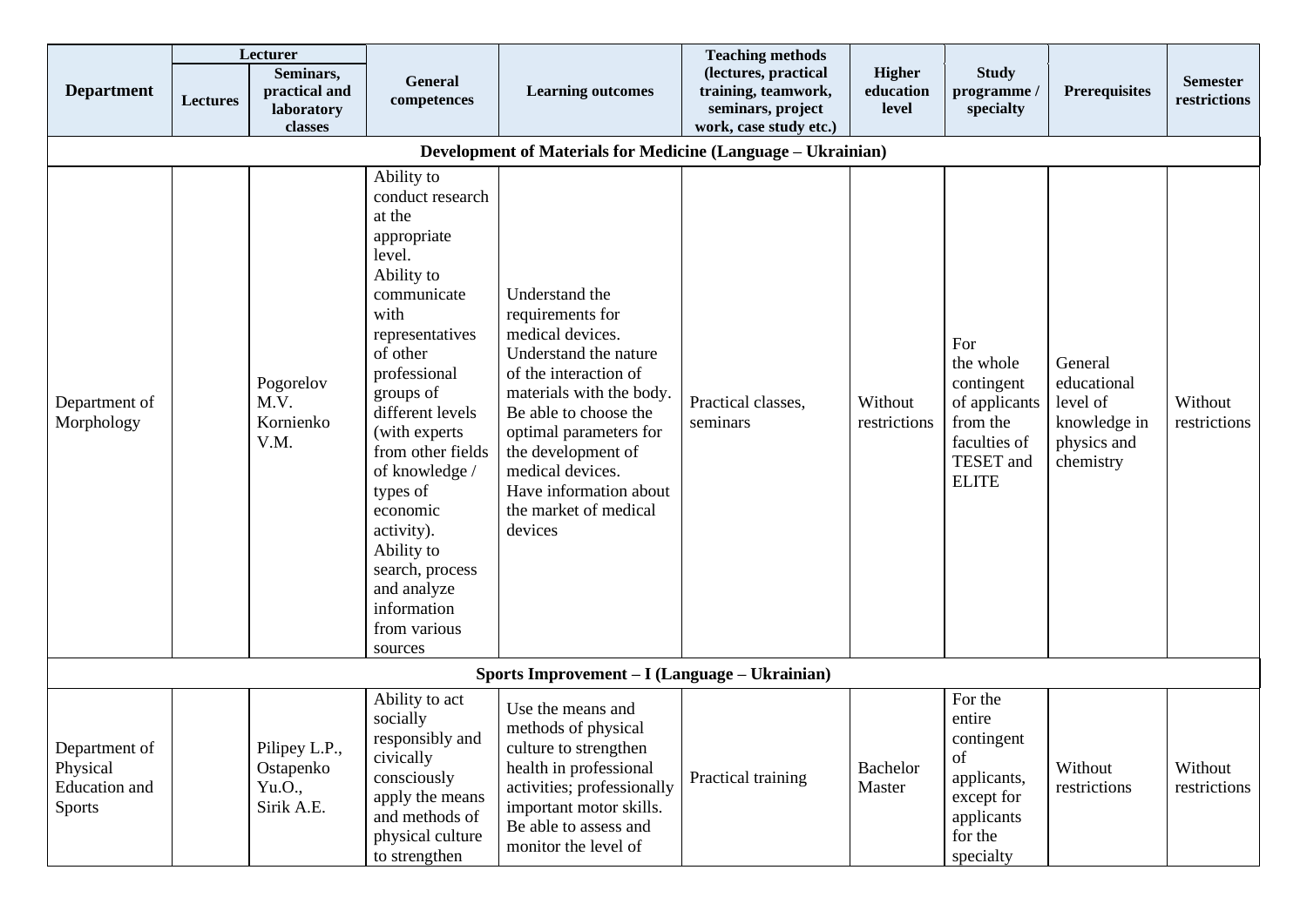|                                                                                              | Lecturer                                            |                                                     |                                                                                                                                                                                                           |                                                                                                                                                                                                                                                                                                                                                                                                                                                                 | <b>Teaching methods</b>                                                                    |                                |                                                                                                                                                          |                                                           |                                 |  |  |  |
|----------------------------------------------------------------------------------------------|-----------------------------------------------------|-----------------------------------------------------|-----------------------------------------------------------------------------------------------------------------------------------------------------------------------------------------------------------|-----------------------------------------------------------------------------------------------------------------------------------------------------------------------------------------------------------------------------------------------------------------------------------------------------------------------------------------------------------------------------------------------------------------------------------------------------------------|--------------------------------------------------------------------------------------------|--------------------------------|----------------------------------------------------------------------------------------------------------------------------------------------------------|-----------------------------------------------------------|---------------------------------|--|--|--|
| <b>Department</b>                                                                            | <b>Lectures</b>                                     | Seminars,<br>practical and<br>laboratory<br>classes | <b>General</b><br>competences                                                                                                                                                                             | <b>Learning outcomes</b>                                                                                                                                                                                                                                                                                                                                                                                                                                        | (lectures, practical<br>training, teamwork,<br>seminars, project<br>work, case study etc.) | Higher<br>education<br>level   | <b>Study</b><br>programme /<br>specialty                                                                                                                 | <b>Prerequisites</b>                                      | <b>Semester</b><br>restrictions |  |  |  |
|                                                                                              |                                                     |                                                     | individual health<br>in professional<br>activities                                                                                                                                                        | physical condition and<br>individual health                                                                                                                                                                                                                                                                                                                                                                                                                     |                                                                                            |                                | 017 Physical<br>Culture and<br><b>Sports</b>                                                                                                             |                                                           |                                 |  |  |  |
|                                                                                              | <b>Sports Improvement II (Language – Ukrainian)</b> |                                                     |                                                                                                                                                                                                           |                                                                                                                                                                                                                                                                                                                                                                                                                                                                 |                                                                                            |                                |                                                                                                                                                          |                                                           |                                 |  |  |  |
| Department of<br>Physical<br><b>Education</b> and<br><b>Sports</b>                           |                                                     | Pilipey L.P.,<br>Ostapenko<br>Yu.O.,<br>Sirik A.E.  | Ability to act<br>socially<br>responsibly and<br>civically<br>consciously<br>apply the means<br>and methods of<br>physical culture<br>to strengthen<br>individual health<br>in professional<br>activities | To use the means and<br>methods of physical<br>culture to strengthen the<br>state of health in<br>professional<br>activities; professions<br>are important motor<br>skills.<br>Be able to assess and<br>monitor the level of<br>physical condition and<br>individual health                                                                                                                                                                                     | Practical training                                                                         | Bachelor<br>Master             | For the<br>entire<br>contingent<br>of<br>applicants,<br>except for<br>applicants<br>for the<br>specialty<br>017 Physical<br>Culture and<br><b>Sports</b> | Availability of<br>a confirmed<br>sports<br>qualification | Without<br>restrictions         |  |  |  |
|                                                                                              |                                                     |                                                     |                                                                                                                                                                                                           | <b>Basics of Sports Bridge (Language – Ukrainian)</b>                                                                                                                                                                                                                                                                                                                                                                                                           |                                                                                            |                                |                                                                                                                                                          |                                                           |                                 |  |  |  |
| Department of<br>processes and<br>equipment of<br>chemical and<br>oil refining<br>industries |                                                     | Mikhailovsky<br>Ya.E.                               | Ability to<br>abstract<br>thinking,<br>analysis, and<br>synthesis                                                                                                                                         | Understand the rules of<br>modern sports bridge.<br>Adhere to ethical norms<br>of behaviour of the<br>participant of<br>competitions in sports<br>bridge.<br>Carry out bridge trade<br>in the conditions of<br>incomplete information<br>and play the established<br>contract, analyzing the<br>received information<br>and making decisions<br>based on logical<br>inferences.<br>Achieve a positive<br>result at the game table,<br>interacting with partners | Practical classes.<br>teamwork                                                             | For the<br>whole<br>contingent | For all<br>specialties                                                                                                                                   | Lack of<br>preconceptions<br>against card<br>games        | Without<br>restrictions         |  |  |  |